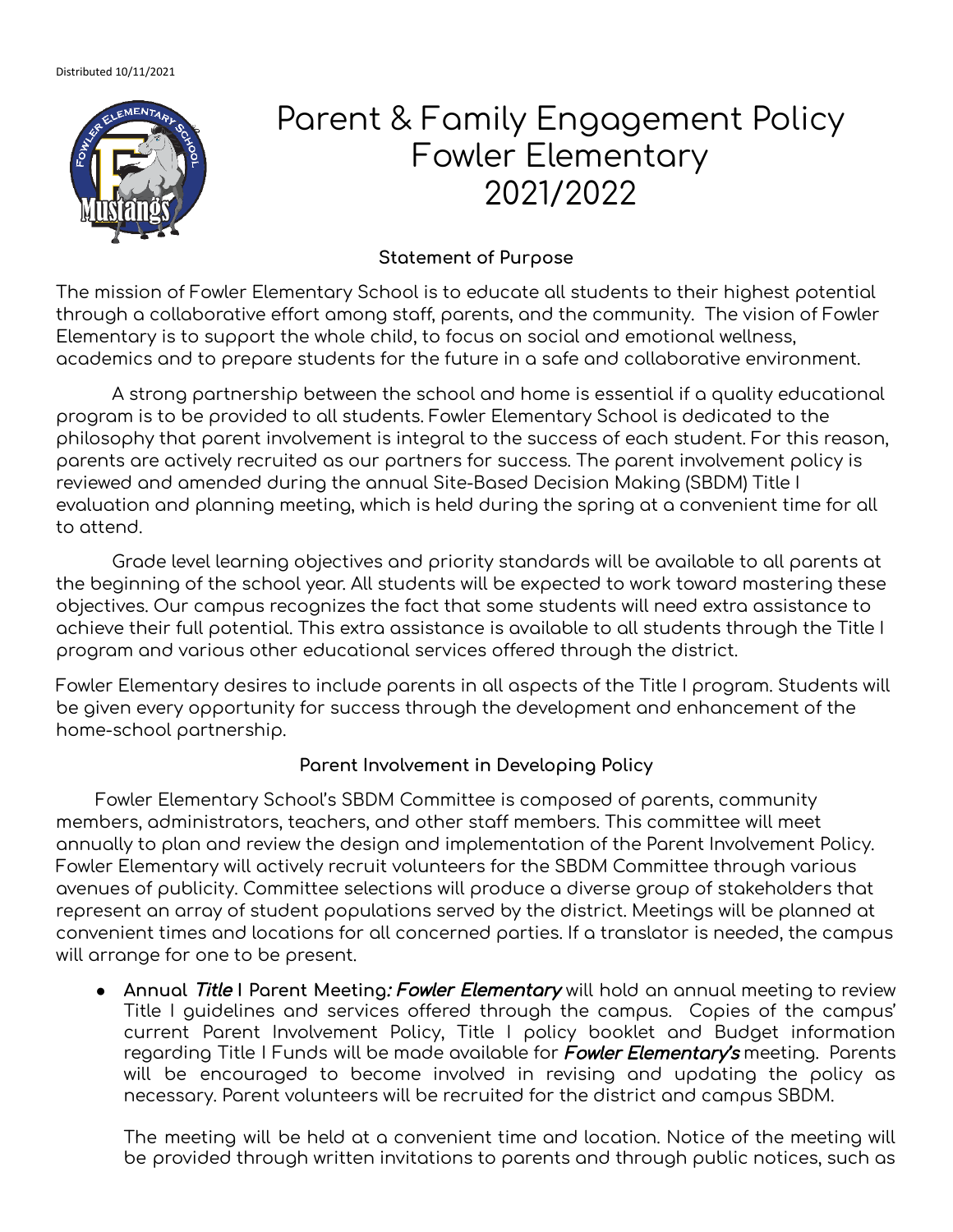newsletters, street side marquee, and campus website. If needed, a translator will be available to help non-English speaking parents.

● **Home-School Compact:** In accordance with Title I regulations, the campus will develop and annually update a home-school compact. This compact will explain how students, parents, and staff will share responsibility for student performance and success, and will enable them to do so. Members of the campus' SBDM Committee will be consulted in the design and implementation of the compact.

All parents will be given a copy of the compact detailing the responsibilities that teachers, parents, and students have in helping students accomplish their goals. Students and parents are encouraged to discuss the contents of the compact. They are also encouraged to sign that they are in agreement with the compact and return them to the school.

- **Staff/Parent Communication:** Parents will be informed of school activities through various avenues of communication throughout the school year. ClassDojo, newsletters, conferences, personal contacts, and written notices will be utilized to establish and maintain an open line of communication. Staff development will include strategies to promote effective parent involvement activities. Activities will educate all staff members in the value of parent involvement.
- **Staff Development** will include strategies to promote effective parent involvement activities. Activities will educate all staff members in the value of parent involvement. A variety of in-services will be offered to the staff of Fowler Elementary, i.e. Special Education, Conscious Discipline, ESL strategies, mental health and dyslexia.

### **Cross-Program Coordination of Parent Involvement Activities**

Parent Involvement strategies will be incorporated into Fowler Elementary School's curriculum and programs through the Campus Improvement Plan. Parent involvement will be a top priority and will be aligned with the entire educational program. Fowler Elementary will coordinate Title I Parent Involvement activities with other programs within the district to meet special needs: Head Start, Even Start, Public Preschool, etc.

### **Annual Evaluation**

The SBDM Committee will annually review and evaluate all aspects of the parent involvement program. Parent surveys including questions about the effectiveness of the program will be distributed and the results analyzed. Teacher surveys and teacher contact logs will be used to determine the number and kind of interactions between schools and parents. The SBDM Committee will revise the campus Parent Involvement Policy and Home-School Compact based on the results of this annual review.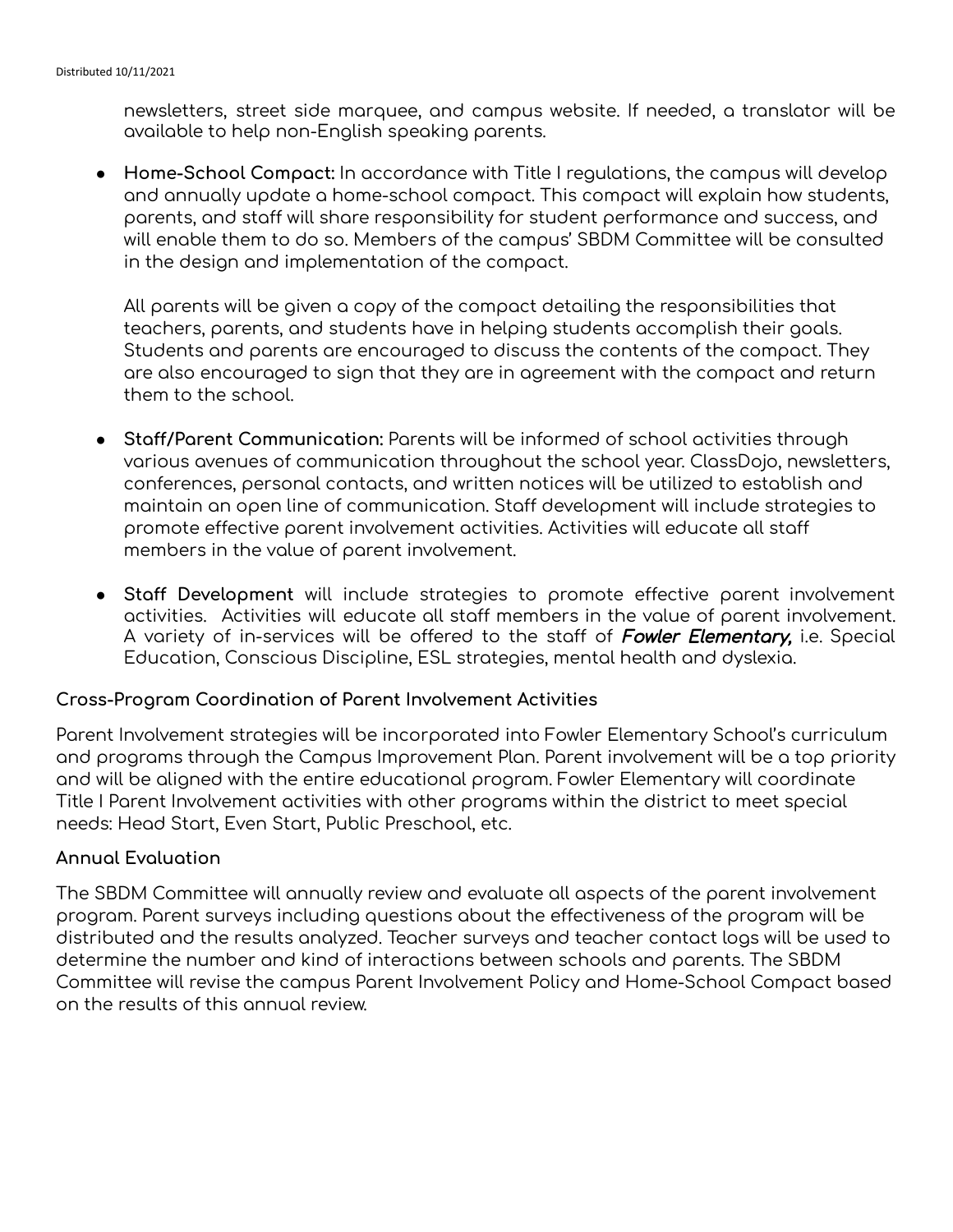## **Involving Parents in Activities of Title I Campuses**

Fowler Elementary will use Title I funds to provide school-wide services to all students of Fowler Elementary. Parents will be involved in a variety of strategies as the campus strives to develop and maintain an optimum learning environment for all students. Parents may contribute through volunteer programs, as well as by creating a supportive home atmosphere. The community may participate through an array of activities that promote student success. The campus and its parents will develop and maintain specific parent involvement activities best suited to meet the individual needs of all stakeholders.

## **Parent Involvement Activities to Improve Student Academic Achievement and School Performance**

One of the primary functions of the SBDM Committee will be to identify ways that Fowler Elementary can plan, implement, and review effective parent involvement policy and Title I programs while continually looking for ways to improve both. The campus will also promote and encourage staff development for employees on establishing effective relationships with parents as a means to increase academic achievement.

**Fowler Elementary** will provide the following:

- The campus' Parent & Family Engagement Policy
- Information on the parent's right to request information regarding the professional qualifications of their child's classroom teachers
- Information explaining state academic standards and assessment
- Any special programs offered at the school, such as tutorial, 504, and dyslexia services
- Gifted and Talented program
- Community information will also be provided in areas such as counseling programs, education resources outside of school, such as NAMI, and other support groups
- The school will assist the parent in helping their child meet achievement expectations

During the school year, parents will also be provided with:

- A description and explanation of the school's behavior plan, forms of academic assessments used to measure student progress, and the proficiency levels students are expected to meet
- Information on the level of achievement of the parents' child in each of the required state academic assessments
- Reasonable access to staff and opportunities to volunteer
- A Home-School compact that describes the parents' and the school's responsibilities
- Parent-teacher conferences after the first 9 weeks, at which the Home-School compact will be discussed.
- *●* Information regarding our Fine Arts programs: choir and music

## **Building the Schools' and Parents' Capacity for Strong Parent Involvement**

Fowler Elementary will involve the SBDM in identifying barriers to parent involvement and to provide parent involvement strategies. The campus will support a variety of parental involvement strategies as it strives to develop and maintain an optimum learning environment for all students. To the extent practicable, parents of LEP, disabled, and migratory students will